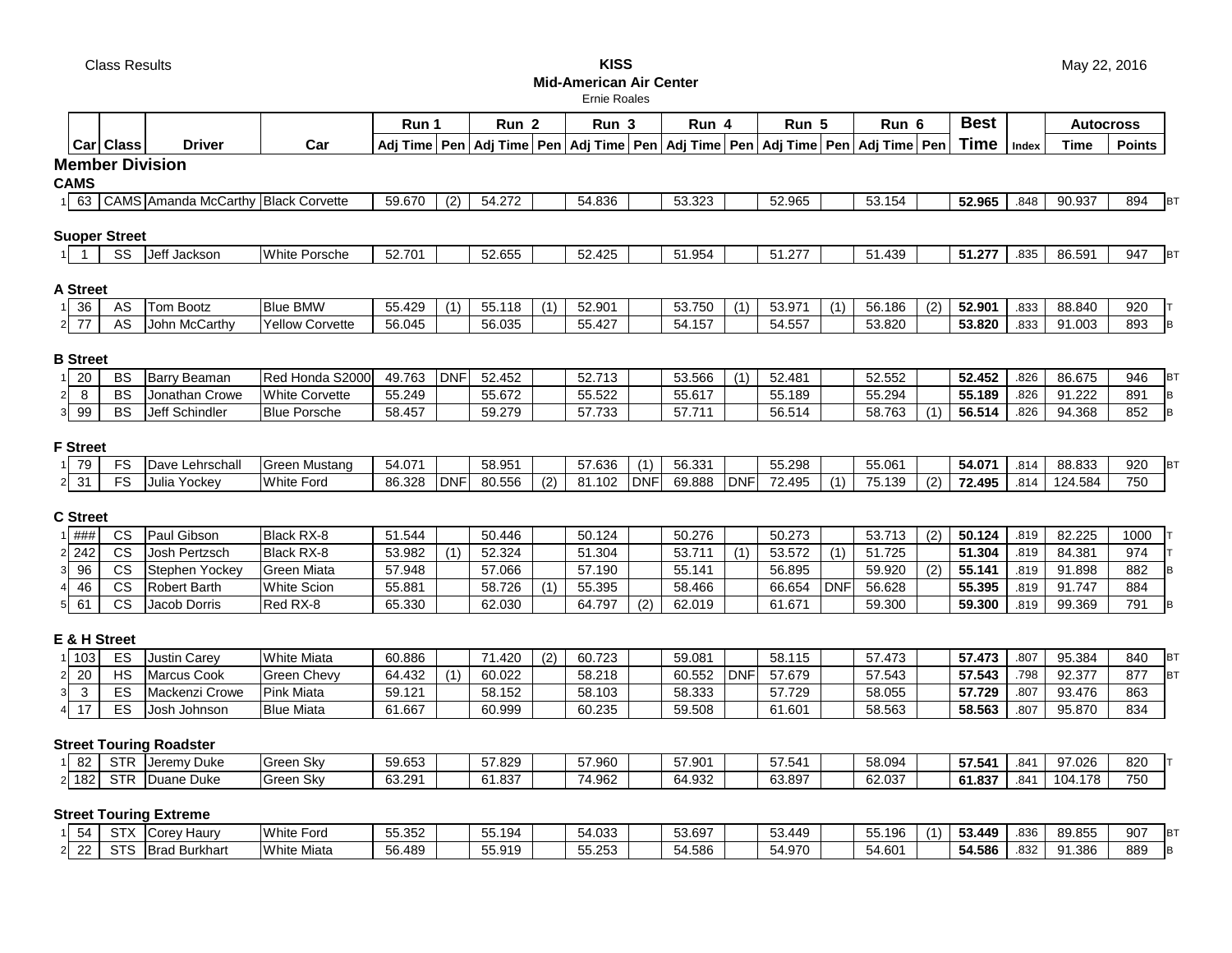Class Results **KISS Mid-American Air Center** Ernie Roales

#### **A Street Prepared**

|  | ' 88 | $\triangle$ $\subseteq$ $\Gamma$<br>וטח | Stacey Grav | <b>Black</b><br>Solstice | $\sim$ $\sim$ $-$<br>FQQ<br>$\cup$ . $\cup$ . |  | 57.933 |  | 58.502 |  | 58.922 |  | 60.032 |  | 50 007<br>ົບອ.ບອາ |  | 57.933 | .865 | റാറ<br>1()<br>UOU. I | 774 |  |
|--|------|-----------------------------------------|-------------|--------------------------|-----------------------------------------------|--|--------|--|--------|--|--------|--|--------|--|-------------------|--|--------|------|----------------------|-----|--|
|--|------|-----------------------------------------|-------------|--------------------------|-----------------------------------------------|--|--------|--|--------|--|--------|--|--------|--|-------------------|--|--------|------|----------------------|-----|--|

### **B & E Street Prepared**

| 85                 | <b>BSF</b> | Michael<br>$P_{11}$<br>⊦ Due⊓t | <b>IRea</b><br><b>Fiero</b> | <b>57.310</b> | 56.040 |           | $F^{\alpha}$ $F^{\alpha}$<br>56.552 |                | 60.662 | (2)         | 55.881 | 55.393 |        | $F = 0.00$<br>55.393          | .863 | 96.167                  | 830 |
|--------------------|------------|--------------------------------|-----------------------------|---------------|--------|-----------|-------------------------------------|----------------|--------|-------------|--------|--------|--------|-------------------------------|------|-------------------------|-----|
| $\sqrt{2}$<br>I Z. | <b>ESF</b> | Oldham<br>Morgan               | <b>Blue Mustang</b>         | 0.089         | 71.060 | $\lambda$ | <b>68383</b><br>n.<br>ں ں           | $\overline{A}$ | 67 778 | <b>IDNF</b> | 64.790 | 66.388 | $\sim$ | 0.1700<br>791<br><b>04.75</b> | .852 | .463<br>$\overline{11}$ | 750 |

## **C & D Street Prepared**

|    | co.<br>້ | $\sim$<br>╰╰└<br>יש י | <b>IRor</b><br>Jochum           | Miata<br><b>Black</b> | 56.212     | ა5.424             | 56.104 | 54.612 | $C_A C7C$<br>54.6/      | $\Lambda$ $\Omega$<br>54.42° | 54.42  | $\sim$<br>ု ၀၀ | 95.236<br>$\mathbf{u}$ | 842 | <b>IBT</b> |
|----|----------|-----------------------|---------------------------------|-----------------------|------------|--------------------|--------|--------|-------------------------|------------------------------|--------|----------------|------------------------|-----|------------|
| οL |          | n n<br>שצו<br>vv.     | . .<br>Vowels<br><b>IDarion</b> | White Ford            | 176<br>60. | 5.748<br>~~<br>JU. | 56.031 | 56.169 | $    -$<br>. 152<br>-37 | --<br>11F<br>ιv<br>JJ.       | 55.415 | .855           | 95.286                 | 841 |            |

#### **Super Street Modified & Street Modified**

| 136     | <b>SSM</b> | <b>IPaul</b><br>Dornburg | Green 911             | 49.218 |            | 48.858 |            | 49.050 | 48.971 | 48.799 | 48.620 | 48.620 | .882              | 85.976  | 954 |  |
|---------|------------|--------------------------|-----------------------|--------|------------|--------|------------|--------|--------|--------|--------|--------|-------------------|---------|-----|--|
| $-1102$ | <b>SSM</b> | Jeff Peachey             | Miata<br><b>Greer</b> | 62.451 |            | 58.532 |            | 58.597 | 64.553 | 58.895 | 60.850 | 58.532 | .882              | 103.571 | 750 |  |
| 8 305   | <b>SM</b>  | <b>Mackey</b><br>IJO6    | Red<br>Trans Am       | 59.352 | <b>DNF</b> | 60.334 | <b>DNF</b> | 60.846 | 58.814 | 58.36  | 58.208 | 58.208 | <b>07</b><br>.87F | 103.577 | 750 |  |

#### **F Prepared**

|  | -- | Grav<br><b>Richard</b> | <b>Black</b><br>: Solstice                                                     | 53.039             | 50.243 | 51.086 | $\binom{1}{1}$ | 50.580 | 10 <sup>2</sup><br>.46t | $\sim$ | 50.861 | 50.243 | .88 <sub>C</sub> | 88.724 | 92 <sup>1</sup> | <b>IBT</b> |
|--|----|------------------------|--------------------------------------------------------------------------------|--------------------|--------|--------|----------------|--------|-------------------------|--------|--------|--------|------------------|--------|-----------------|------------|
|  |    | Roales<br>`-rnie .     | <b>Blac</b><br>Mazda<br>. wv<br>$\cdot$ in the set of $\overline{\phantom{a}}$ | 11 N<br>54.4<br>ιv | 56.616 | 53.868 |                | 54.197 | 455<br>IJЧ<br>1 J J     |        | 56.    | 53.868 | .88C             | 95.060 | 844             | IR         |

#### **D Prepared**

|                 | <b>DP</b> | . مµەtc<br><b>Steve Backer</b> | <b>Red Datsun</b>     | 53.879  |             | 52752<br><b>JL.IJ</b> | 51.541 | $F \cap F F$<br>JZ.655 | $\sim$ $\sim$ $\sim$ $\sim$<br>JZ.44. |            | $-4$<br>414 |     | 1.414ه | .879 | 90.497  | 899 | <b>B</b> T |
|-----------------|-----------|--------------------------------|-----------------------|---------|-------------|-----------------------|--------|------------------------|---------------------------------------|------------|-------------|-----|--------|------|---------|-----|------------|
| __<br><u>ວ/</u> | <b>DP</b> | Wooldridge<br>וטו              | <b>Blue</b><br>Datsun | 118.868 | <b>IDNF</b> | 58.064                | 59.77' | 56.891                 | 62.134<br>ΟZ<br>ֿ שי                  | <b>DNF</b> | $60.82^{-}$ | (1) | 56.891 | .879 | 101.045 | 771 |            |

#### **F & B Modified**

|    | $\overline{z}$<br>. | ∸IVI      | .<br>rie Light<br>nviat | <b>Blue Devil</b>      | 48.866                                             | 17 768          | 48.352 | 60.159     | $\overline{A}$ | $\sim$ $\sim$ $\sim$ $\sim$<br>O L<br>. J . Z | 57.799<br>. | 47.768 | .926 | 07755<br>.               | $Q_1$<br>01 | <b>IBT</b> |
|----|---------------------|-----------|-------------------------|------------------------|----------------------------------------------------|-----------------|--------|------------|----------------|-----------------------------------------------|-------------|--------|------|--------------------------|-------------|------------|
| 21 | - 36                | <b>BM</b> | <b>IBot</b><br>Sonntag  | <b>Blue</b><br>LeGrand | $F^{\alpha}$ $\Omega F$<br>$\cdots$<br>ے.ں ب<br>⊥∪ | 50.304<br>OU.JU | 63.641 | <b>DNS</b> |                | <b>DNS</b>                                    | <b>DNS</b>  | 50.304 | .966 | $-$<br>l Ni<br>Fime<br>. | 750         | ם ו        |

# **Weekend Member Division Indexed Time**

|      | 1   112 | WGS David Schmitt                | <b>Black Acura</b>   | 58.678 |            | 56.887 |             | 56.386 |            | 56.629     |            | 56.428     |            | 56.511     |            | 56.386 | .806 | 45.447 |
|------|---------|----------------------------------|----------------------|--------|------------|--------|-------------|--------|------------|------------|------------|------------|------------|------------|------------|--------|------|--------|
|      | 2 146   | WCS Chris Coady                  | <b>White Scion</b>   | 58.674 |            | 58.112 |             | 56.805 |            | 67.836     | <b>DNF</b> | 55.904     | <b>DNF</b> | 55.649     | <b>DNF</b> | 56.805 | .819 | 46.523 |
|      | 10      | <b>WDSP</b> Chris Small          | <b>Focus St</b>      | 67.738 |            | 59.254 |             | 58.040 |            | 58.945     |            | 56.050     |            | 54.727     |            | 54.727 | .855 | 46.792 |
|      | 4 201   | WHS Brian Santor                 | <b>Black VW</b>      | 64.664 |            | 62.326 |             | 59.015 |            | <b>DNS</b> |            | <b>DNS</b> |            | <b>DNS</b> |            | 59.015 | .798 | 47.094 |
|      |         | <b>WDS</b> Josiah Greene         | <b>Blue Mini</b>     | 62.706 |            | 61.004 |             | 61.414 | (1)        | 59.705     |            | 59.246     |            | 58.650     |            | 58.650 | .811 | 47.565 |
|      | $6$ 13  | WSTF John Paulson                | Silver VW            | 67.616 |            | 66.683 |             | 62.345 |            | 60.741     |            | 60.014     |            | 59.502     |            | 59.502 | .809 | 48.137 |
|      | 7 714   | WES Michael BlankenberBlue Miata |                      | 69.192 | <b>DNF</b> | 60.466 | <b>IDNF</b> | 66.532 |            | 61.023     |            | 60.513     |            | 59.979     |            | 59.979 | .807 | 48.403 |
|      | 8 8 8 1 | WES Shawn Lansdale               | <b>White Mazda</b>   | 66.282 |            | 64.002 |             | 61.173 |            | 62.003     |            | 62.952     | (2)        | 60.294     |            | 60.294 | .807 | 48.657 |
| 91   |         | WDSP Jeff Wittman                | <b>Red Ford</b>      | 67.334 |            | 60.096 |             | 59.966 |            | 57.547     |            | 60.516     | (2)        | 56.918     |            | 56.918 | .855 | 48.665 |
| 10 I |         | <b>WESP</b> Greg Richardt        | Subaru Brz           | 61.954 |            | 61.337 | (2)         | 57.811 | DNF        | 57.635     |            | 59.216     | (1)        | 57.588     |            | 57.588 | .852 | 49.065 |
|      |         | 11   WSTX Matt Strong            | <b>White Scion</b>   | 66.574 |            | 62.890 |             | 60.639 | <b>DNF</b> | 61.353     |            | 59.433     |            | 60.681     |            | 59.433 | .836 | 49.686 |
|      |         | 12 32   WCSP Bill Elgin          | <b>Black Miata</b>   | 74.115 |            | 69.393 | <b>IDNF</b> | 66.667 |            | 65.149     |            | 61.356     |            | 60.229     |            | 60.229 | .867 | 52.219 |
|      |         | 13 121   WBSP Michael Condiff    | <b>Silver Nissan</b> | 69.505 |            | 68.239 |             | 65.038 |            | 62.775     |            | 62.904     |            | 63.298     |            | 62.775 | .863 | 54.175 |